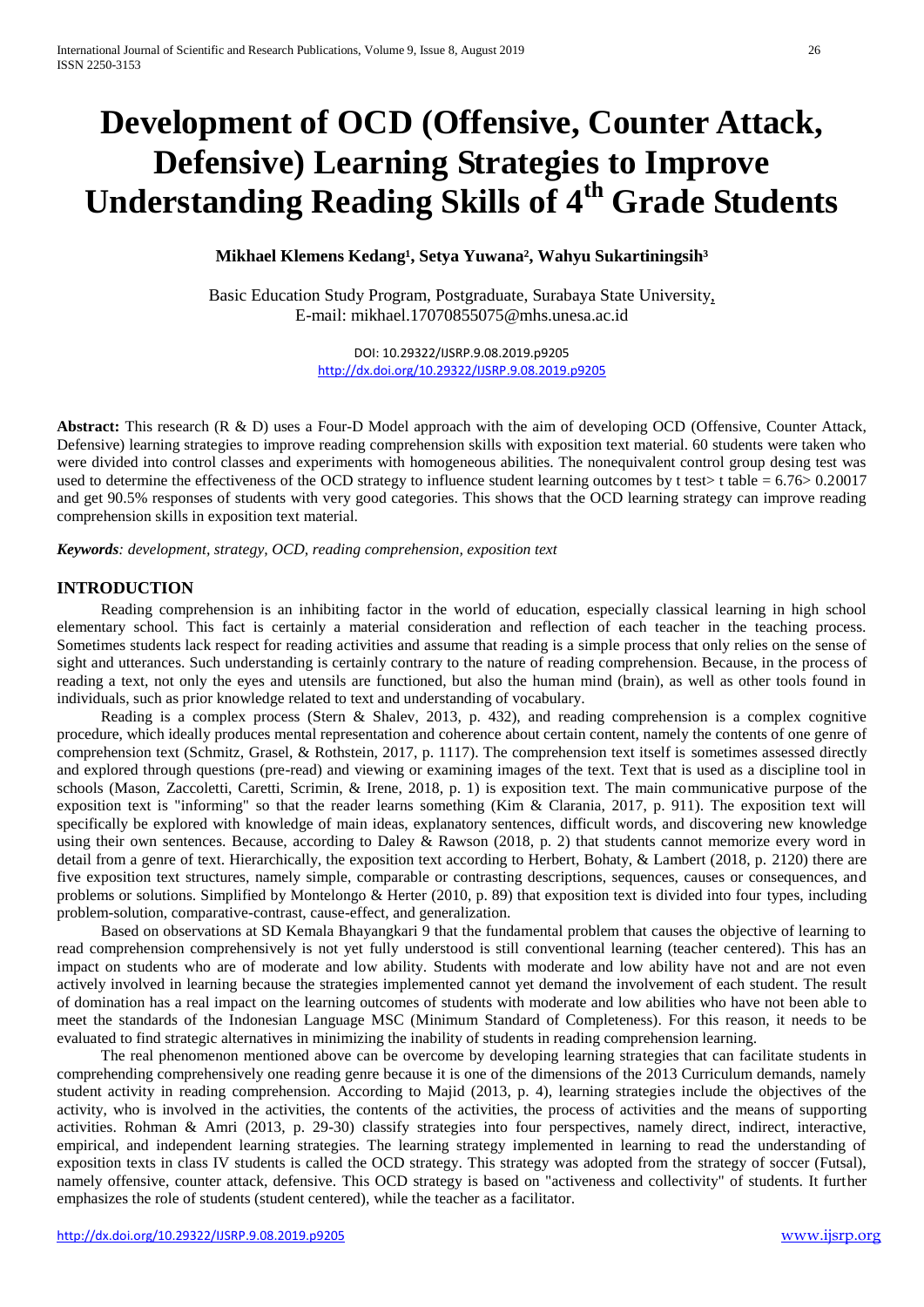This study aims to describe the feasibility of OCD learning strategies to improve the reading comprehension skills of fourth grade students, describe the practicality of OCD learning strategies to improve reading comprehension skills of class IV students, and describe the effectiveness of OCD learning strategies to improve reading comprehension skills of fourth grade students.

## **METHOD**

Completeness.

This research is R & D using the Four-D Model adapted from Thiagarajan (1974, p. 37). Based on the Four-D development model, this study was developed until the phase of dissemination or dissemination. A total of 60 students divided into two classes namely experiment and control were taken randomly. The data collection instruments used in this study were note-taking techniques, documentation, observation sheets, questionnaires, and learning outcomes tests in the form of 30 MCQs. The feasibility analysis of the OCD learning strategy is done with a validation sheet that uses a Likert Scale. Practical analysis of OCD learning strategies using teacher and student observation sheets, teacher and student response sheets. Analysis of the effectiveness of the OCD learning strategy can be seen from the student learning outcomes test. Test the learning outcomes through the following stages of processing, (1) test the validity of the expert (lecturer) and be tested on students using the Product Moment correlation formula; (2) the test of learning outcomes is tested for reliability using the Spearman Brown formula; (3) normality test with the formula Chi squared; (4) homogeneity test with variant formula; and (5) t-test using the Nonequivalent Control Group Design.

# **RESULT OF RESEARCH**

The results of the feasibility test of the OCD learning strategy are obtained from the validation sheet. Validated components are learning tools, initial ability test questions (pre-test) and final ability test questions (post-test). Questionnaire for the feasibility of learning strategies is given during individual trials and small group trials. The results of the validation sheet from the validator are as follows:

| Table 1.<br><b>Results of Validation</b>        |                   |                                 |  |  |
|-------------------------------------------------|-------------------|---------------------------------|--|--|
| <b>Validation Sheet</b>                         | <b>Percentage</b> | Category                        |  |  |
| RPP of OCD<br>Learning<br>Strategy              | 75,16%            | Revision                        |  |  |
| Pre-test                                        | 86,98%            | Worth using<br>without revision |  |  |
| Post-test                                       | 88,78%            | Worth using<br>without revision |  |  |
| Teacher and<br><b>Student Activity</b><br>Sheet | 88,75%            | Worth using<br>without revision |  |  |
| Teacher and<br><b>Student Respon</b><br>Sheet   | 91,75%            | Worth using<br>without revision |  |  |

Source: secondary data proceed, 2019

From the results of the validation sheet, it was stated that the OCD learning strategy, learning tools, initial ability test questions (pre-test) and final ability test questions (post-test) were suitable for use in learning. Related to the results sheet of the feasibility response instrument for the learning strategy can be seen in table 2 below:

| Tabel 2.                                            |
|-----------------------------------------------------|
| <b>Result of Feasibility Questionnaire Strategy</b> |

| $\sim$               |                                    |                        |               |                             |  |
|----------------------|------------------------------------|------------------------|---------------|-----------------------------|--|
| Trials               | <b>Total Of</b><br><b>Students</b> | <b>Scores Obtained</b> | $\frac{0}{0}$ | <b>Interpretations</b>      |  |
| <b>Trial Limited</b> | 10                                 | 88                     | 79.77         | Very good with<br>revisions |  |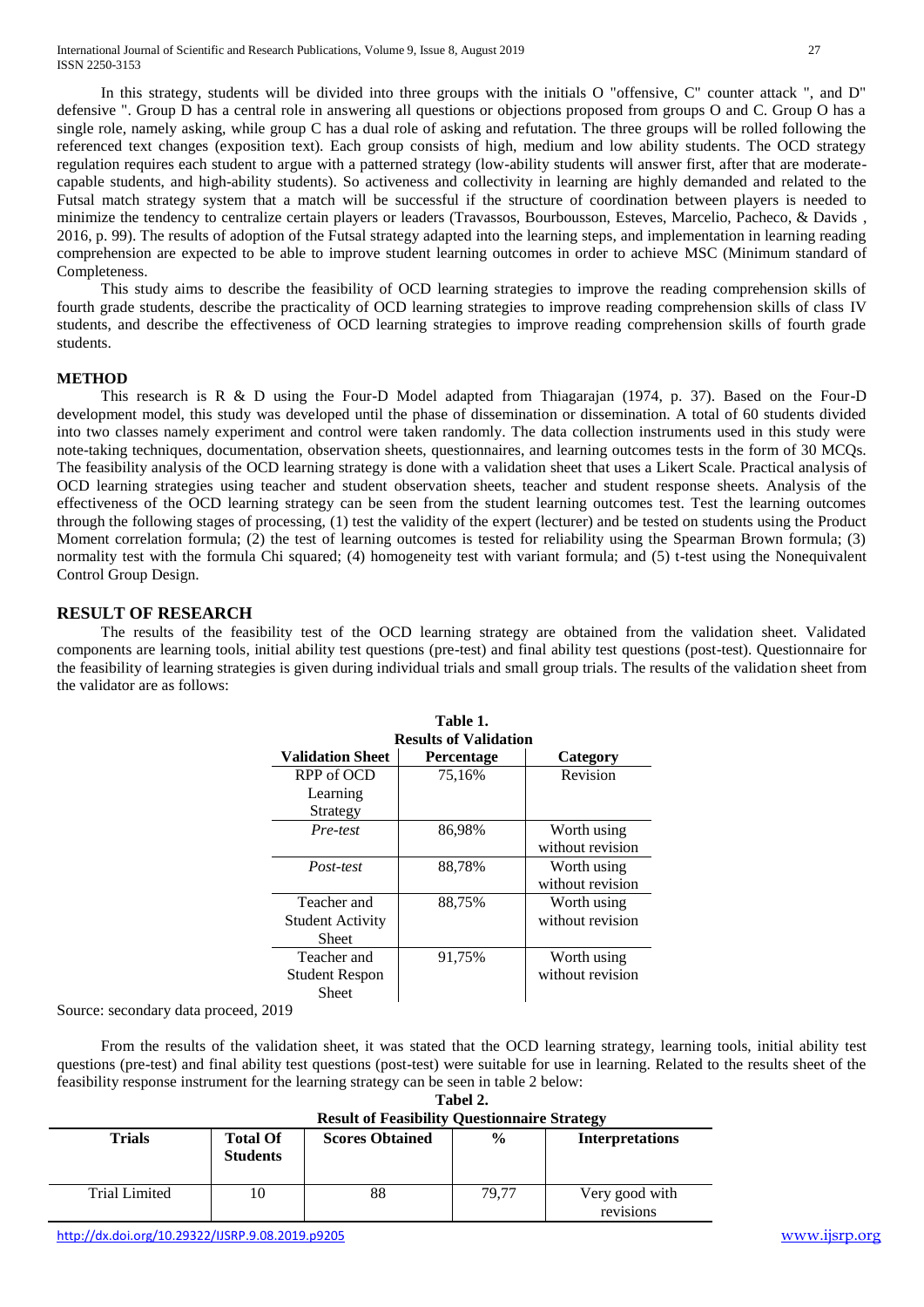| $\sim$<br>51Z <sub>e</sub><br>Scale<br>.<br>паг |  | $\pi c$<br>$\overline{\phantom{a}}$<br>╰ | . | 2000 |
|-------------------------------------------------|--|------------------------------------------|---|------|
|-------------------------------------------------|--|------------------------------------------|---|------|

Source: secondary data proceed, 2019

The results of the student response questionnaire stated that the appropriate OCD learning strategies matched the percentage of limited trials and large-scale trials.

The practicality of the OCD learning strategy can be seen from the results of the observation sheets of teacher and student activities, teacher and student response sheets filled in by two fourth grade teachers in elementary school. The results of the percentage of learning implementation in table 3 below.

|    |                 | Tabel 3.<br><b>Teacher Activity Observation</b>  |       |           |
|----|-----------------|--------------------------------------------------|-------|-----------|
|    | <b>Observer</b> | <b>Information</b><br><b>Total</b><br>Percentage |       |           |
| О1 | 01              |                                                  |       |           |
| 30 | 30              | 60                                               | 93,75 | Very good |

Source: Secondary data proceed, 2019

Based on the data above, it can be concluded that the results of observation of teacher activities using the OCD learning strategy are very good. Furthermore, student activities during learning can be seen in table 4 below.

|                            | Tabel 4.<br><b>Student Activity Observation</b> |            |                    |
|----------------------------|-------------------------------------------------|------------|--------------------|
| <b>Observer</b>            | <b>Total</b>                                    | Percentage | <b>Information</b> |
| 01<br>O1                   |                                                 |            |                    |
| 30<br>30                   | 60                                              | 93,75      | Very good          |
| $\sim$<br>$\sim$<br>$\sim$ | .                                               |            |                    |

Source: secondary data proceed, 2019

In accordance with the table above, it can be concluded that student activities during the implementation of learning using the OCD learning strategy are categorized very well. For the results of practicality questionnaire learning strategies can be seen in table 5 below.

| Tabel 5.<br><b>Results of Practicality Questionnaire OCD Learning Strategy</b> |                    |              |                    |  |
|--------------------------------------------------------------------------------|--------------------|--------------|--------------------|--|
|                                                                                | <b>Respondents</b> | <b>Total</b> | <b>Information</b> |  |
|                                                                                |                    |              |                    |  |
| 26                                                                             |                    | 53           | Very good          |  |
| <b>Percentage</b>                                                              |                    | 94,6%        |                    |  |

Source: secondary data proceed, 2019

Table 5 shows that OCD learning strategies are very good or practical to use in learning activities.

The effectiveness of OCD learning strategies is known through test results (student learning outcomes). Before being used for research, the learning outcomes test questions are first validated to the expert (lecturer). After that, it was tested on 10 students and calculated using the product moment correlation formula, with the question criteria said to be valid if r count> r table, which is 0.514. The results of the validation test can be seen in the following table.

|                                                                   | Tabel 6.<br><b>Result of Ouestion Validation</b> |  |  |
|-------------------------------------------------------------------|--------------------------------------------------|--|--|
| <b>Valid Ouestions</b>                                            | <b>Invalid Ouestions</b>                         |  |  |
| 1, 2, 3, 4, 5, 6, 7, 8, 9, 10, 11, 12, 13, 14, 15, 16, 17, 18, 19 | 22, 25, 26, 30, 35                               |  |  |
| 20, 21, 22, 23, 24, 27, 28, 29, 32, 33, 34,                       |                                                  |  |  |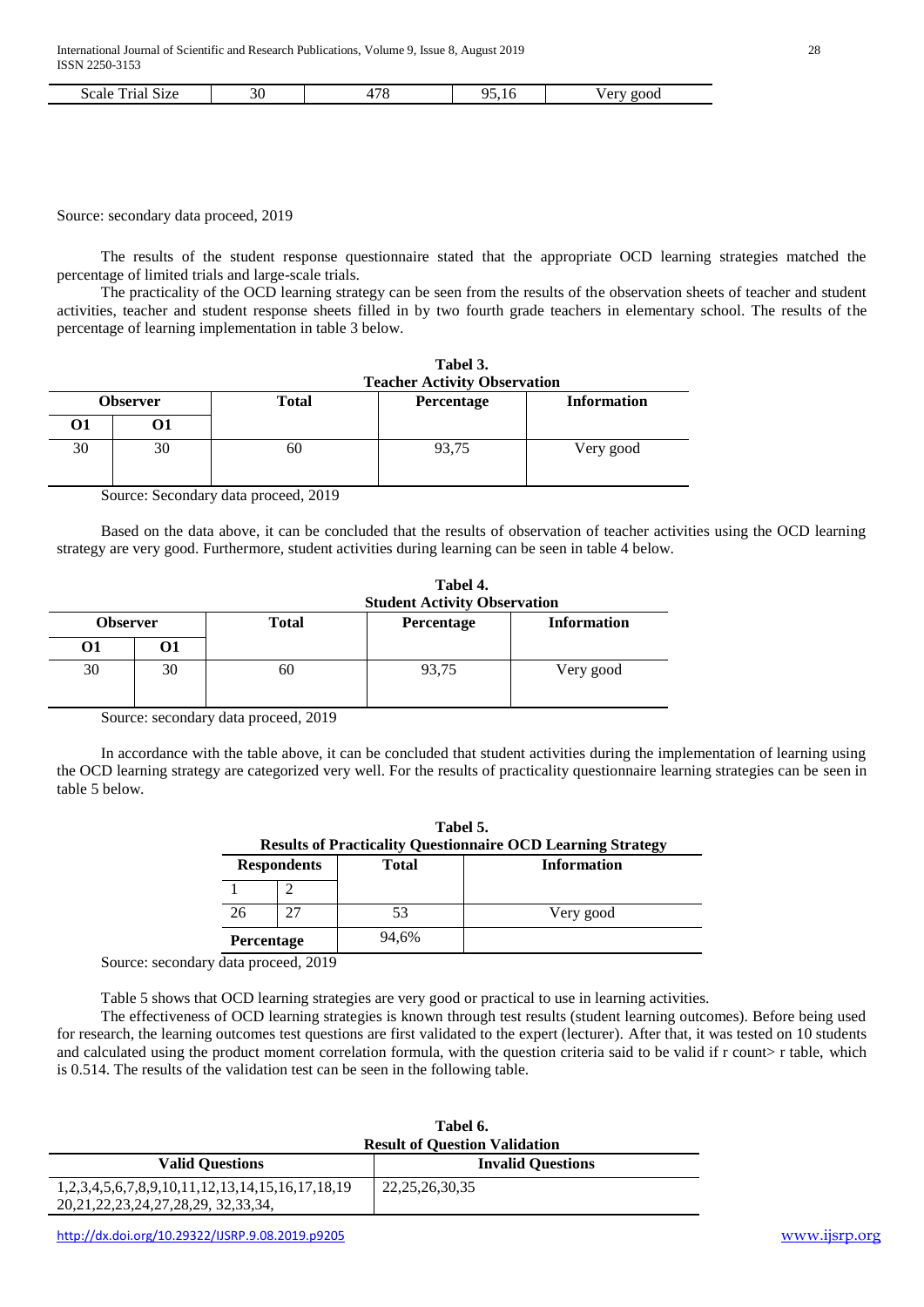### Source: secondary data proceed, 2019

Of the 35 questions, there are 5 questions that are not valid so that 30 questions are taken to be used as learning outcomes test instruments. After testing the validity, reliability testing is done using the Spearman Brown formula. The calculation results obtained by the reliability of questions is 0.876. Referring to the interpretation of reliability according to Guilford, the test can be concluded to have very high reliability.

The question of validity and reliability will be used for the pre-test and post-test questions in the experimental class during the field trials. The results of the pre-test and post-test will be tested by t-test to determine the effectiveness of the OCD learning strategy. However, before being tested with a t-test, the results of the pre-test and post-test first pass the normality test using the chi-square formula. The results of the pre-test and post-test normality test can be seen in table 7 below.

**Tabel 7.** 

| <b>Normality Test</b>      |         |         |                            |  |
|----------------------------|---------|---------|----------------------------|--|
| <b>Normality Test</b>      | X count | X table | <b>Information</b>         |  |
| Eksperimental<br>Post-test | 0,23333 | 0.242   | Distributed data<br>normal |  |
| Control Post-test          | 0.2     | 0.242   | Distributed data<br>normal |  |
| Eksperimental<br>Post-test | 0.13333 | 0.242   | Distributed data<br>normal |  |
| Control Post-test          | 0.13333 | 0.242   | Distributed data<br>normal |  |

Source: secondary data proceed, 2019

The next step after the normality test is to conduct a homogeneity test to find out whether the two classes are homogeneous or not. The homogeneity test is carried out using the variance formula. The sample is said to be homogeneous if the value of Fh <Ft, with Ft of 1.861. The following are the homogeneity test results of the pre-test and post-test.

|                        | Tabel 8.<br><b>Homogenity Test</b><br><b>Information</b><br><b>F</b> table<br><b>F</b> count |       |            |  |
|------------------------|----------------------------------------------------------------------------------------------|-------|------------|--|
| <b>Homogenity Test</b> |                                                                                              |       |            |  |
| Pre-test               | 1,091770                                                                                     | 1,861 | Homogenous |  |
| Post-test              | 1,360311                                                                                     | 1,861 | Homogenous |  |

Sumber: data sekunder diolah, 2019

After it is known and proven that the distribution of the data of the two classes is normal and homogeneous, then a t-test with the criteria used is carried out Ho is accepted if tcount <t table. The t-test is carried out using the following formula (Arikunto, 2010, p. 349):

$$
t = \frac{\overline{X_1} - \overline{X_2}}{\sqrt{\frac{S_1^2}{n_1} + \frac{S_2^2}{n_2}}}
$$

Based on the results of the calculation above, it was found that student learning outcomes after learning were 6.76. This can be interpreted that  $6.76 \ge 0.20017$ , it can be concluded that Ho is rejected and Ha is accepted. Thus there can be a significant difference between the learning outcomes of the experimental class students and the control class.

#### **DISCUSSION**

Feasibility of learning strategies based on the results of validation to learning device experts and elementary school teachers. The development of OCD learning strategies to improve comprehension reading skills is categorized very well. After going through the validation stage and being declared fit for use, the OCD learning strategy can be continued in the next stage, namely limited trials and wide-scale trials. In addition to validating the OCD learning strategy, validation of the learning device was also carried out, initial ability test questions (pre-test), and final ability test (post-test). The overall results of the validation indicate that the learning device, the initial ability test questions (pre-test), and the final ability test (post-test) questions are